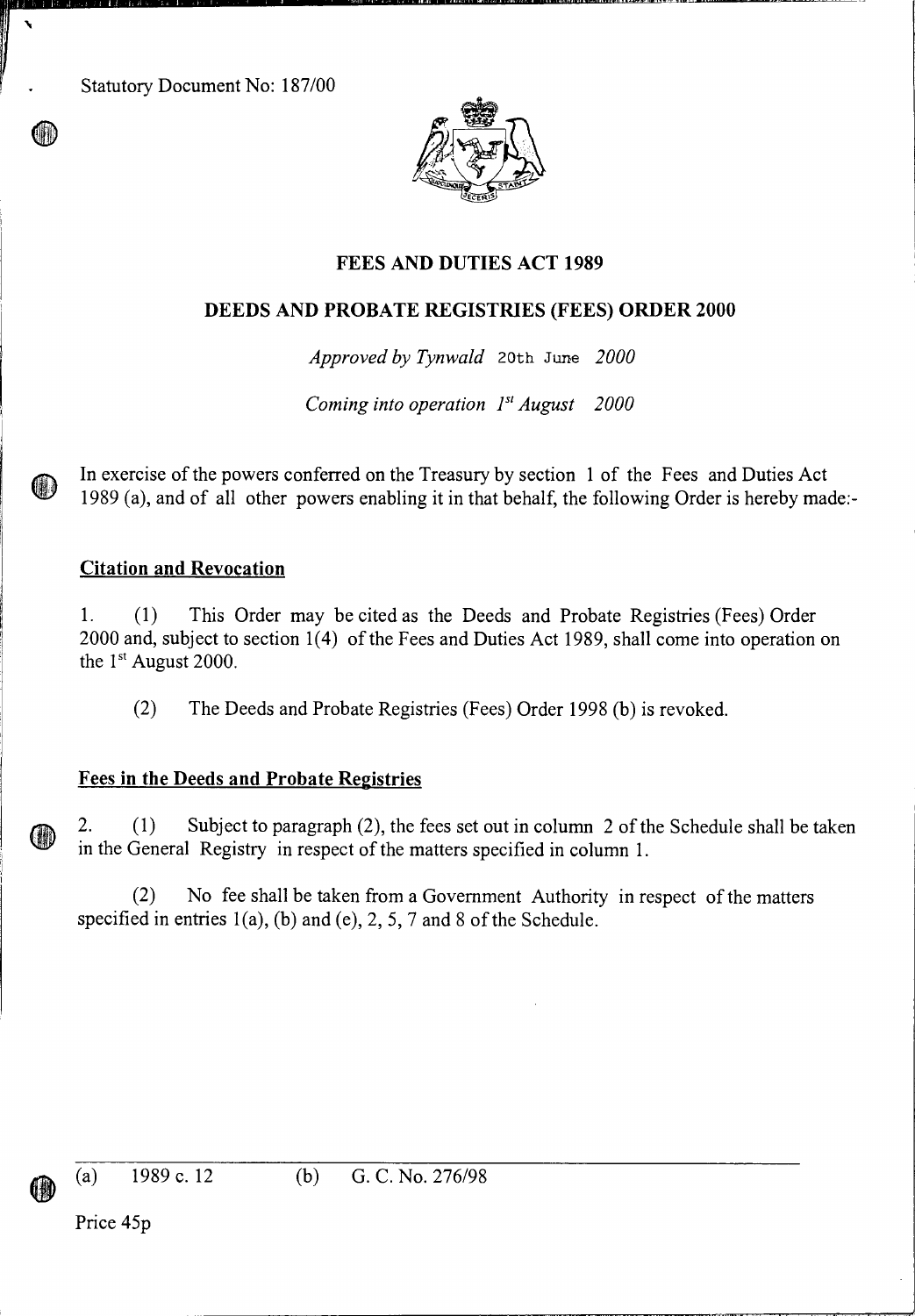# **SCHEDULE**

# **FEES PAYABLE IN THE DEEDS AND PROBATE REGISTRIES**

1. Registering in the Deeds Registry, including the entry in the Deeds Register, and the copy of such entry, with a certificate of registration -

 $\ddot{\phantom{0}}$ 

 $\textcircled{\tiny{1}}$ 

O)

**GM**)

0

|     |                                                                                                                                                                                                                                                                                                 | £     |
|-----|-------------------------------------------------------------------------------------------------------------------------------------------------------------------------------------------------------------------------------------------------------------------------------------------------|-------|
| (a) | Any conveyance or settlement,<br>for each £1,000 or part of £1,000<br>of consideration                                                                                                                                                                                                          | 3.65  |
|     | Where such conveyance or settlement<br>(not being a Deed or Arrangement)<br>is for a nominal consideration other<br>than a cash consideration, or for an<br>annual or periodic payment, such fee<br>as would be payable on the market<br>value of the property according to the<br>above scale. |       |
| (b) | Any lease or assignment of a lease<br>where there is consideration (other<br>than rent), for each $£1,000$ or<br>part of £1,000 of consideration                                                                                                                                                | 3.65  |
| (c) | Any deed of mortgage, bond and<br>security or any deed creating<br>any lien or charge                                                                                                                                                                                                           | 34.50 |
| (d) | Any deed of appointment of new<br>trustee, any copy of a Will,<br>letters of administration, memorial<br>affidavit, receipt for legacy or<br>share of estate, lease (except as in<br>paragraph (b) above), power of attorney<br>release of any other similar document                           | 2.85  |
|     | If any such document is tendered for<br>registration and enrolment or recording<br>in more than on parish, then an additional<br>fee, for each additional parish, of                                                                                                                            | 1.75  |
| (e) | Any receipt to cancel, in whole or in<br>part, any mortgage, deed of bond and<br>security, charge, lien or other<br>encumbrance                                                                                                                                                                 | 17.25 |